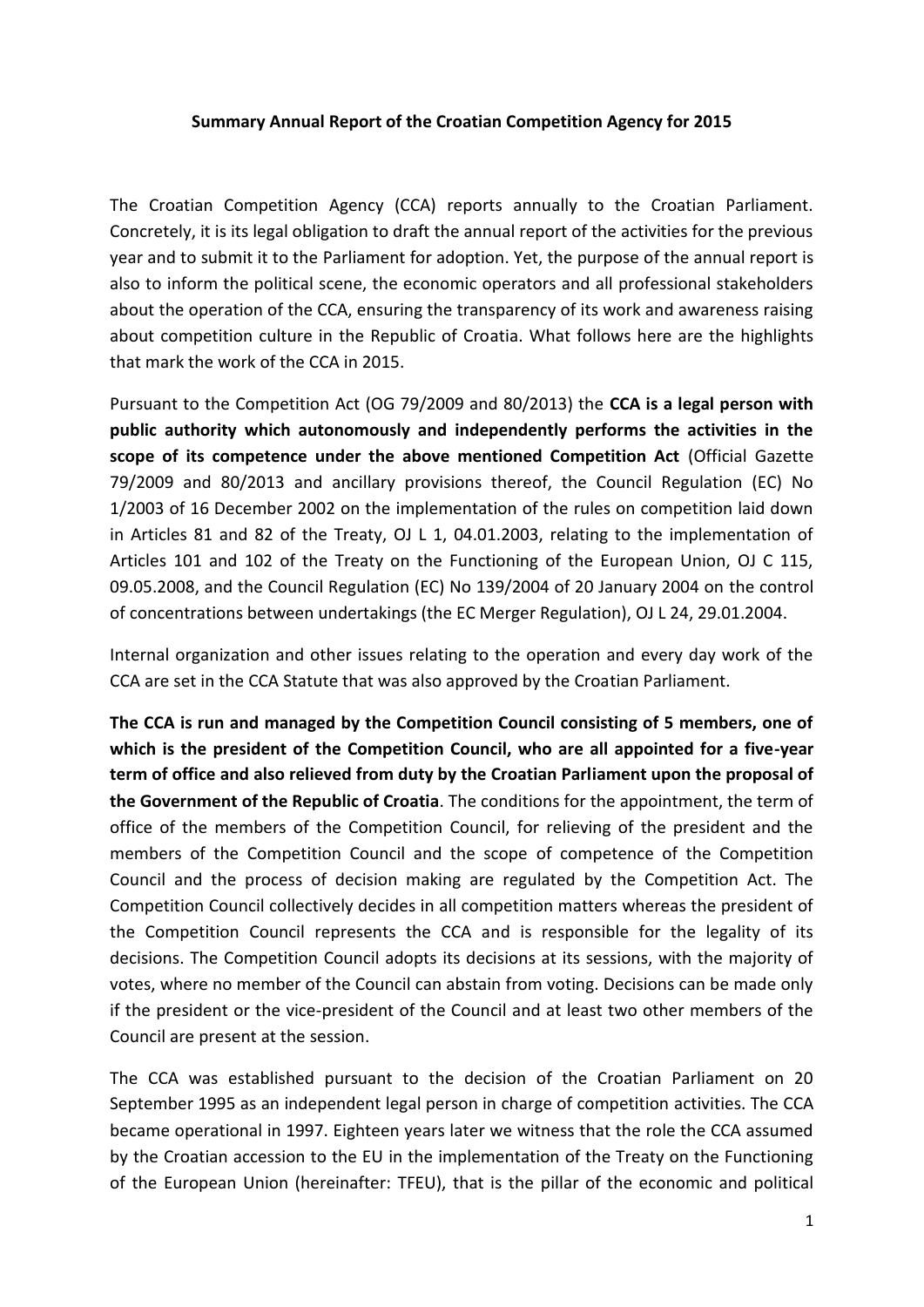stability in the EU, was anticipated by the Croatian Parliament as the founding authority of the CCA in respect of the part the CCA would play in the internal market once Croatia becomes a Member State.

In spite of the fact that the CCA has been informally referred to as a "general regulator" it should be pointed out here that the CCA is an executive authority  $-$  a legal person with public powers in charge of implementation of competition rules. Sector specific regulators such as the Croatian Financial Services Supervisory Agency (HANFA), Croatian Regulatory Authority for Network Industries (HAKOM), the Croatian Energy Regulatory Agency (HERA) or Agency for Electronic Media (AEM) operate under the specific laws exclusively *ex ante* in the markets concerned, whereas the CCA carries *ex post* proceedings covering anticompetitive behaviour of undertakings in all the sectors regardless of the fact whether there is a specific regulator in the market concerned or not. In other words, the CCA is in charge of infringement proceedings against all undertakings that are active on these markets, including the markets where there are specific regulators and in spite of the existence of the sector specific regulation.

The competence of the CCA within the meaning of the Competition Act covers the following:

- **establishment of prohibited agreements between undertakings and imposing commitments needed for elimination of anti-competitive effects,**
- **establishment of abuse of a dominant position of undertakings and prohibition of any behaviour leading to further abuse and imposing commitments for elimination of anti-competitive effects, and**
- **assessment of compatibility of concentrations between undertakings.**

Given the still present misinterpretations of the powers of the CCA in the general public it should be stressed here that like other similar bodies in the European Union or worldwide who have developed and applied competition law the CCA does not directly regulate prices of goods and services, it does not control imports, it is not in charge of quality control, late payment in commercial transactions, taxes and social contributions payable by undertakings and marketing and placement of Croatian products by the global distribution chains.

What the CCA does do, is competition protection on the practically inexhaustible list of relevant markets by the application of competition rules on a wide scope of economic entities.

Note that within the meaning of competition law undertakings mean companies, sole traders, tradesmen and craftsmen and other legal and natural persons who are engaged in a production and/or trade in goods and/or provision of services and thereby participate in economic activity. The Competition Act also applies to state authorities and local and regional self-government units where they directly or indirectly participate in the market and all other natural or legal persons, such as associations, sports associations, institutions, copyright and related rights holders and similar who are active in the market.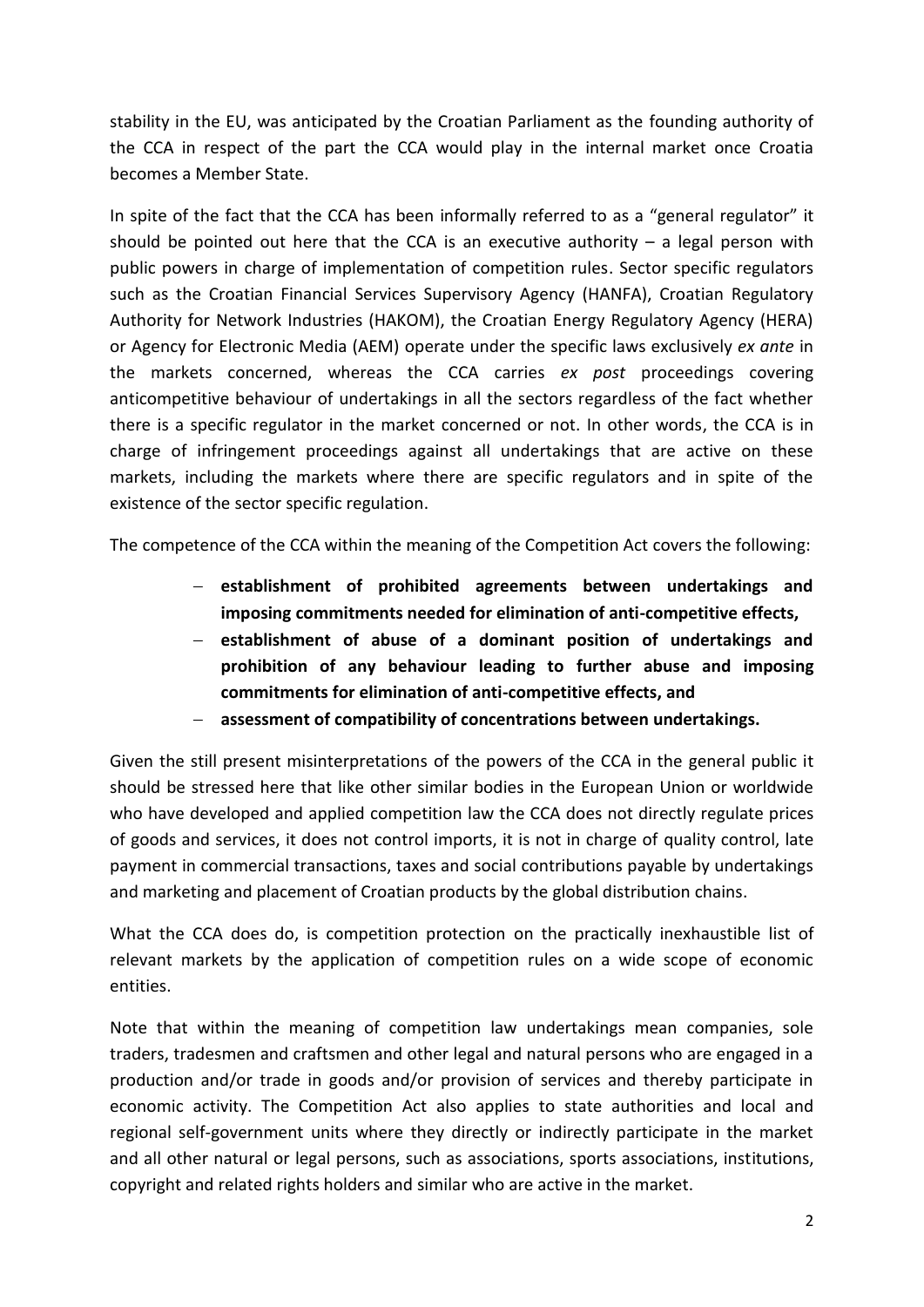In other words, the Competition Act applies to practically all entities that directly or indirectly participate in economic activity, regardless of the fact if it is only a one-off activity, regardless of the intent or effect to make profit.

Where the CCA establishes a prohibited agreement between undertakings, abuse of a dominant position of an undertaking/s or a prohibited concentration between undertakings the CCA decides on the amount of and imposes fines on undertakings that have committed an infringement of competition rules pursuant to the provisions of the Competition Act and the Regulation on the method of setting fines.

Besides the activities of the CCA relating to the enforcement of competition rules the CCA is also actively involved in **competition advocacy**. Concretely, the CCA issues expert opinions regarding the compliance with competition rules of draft proposals for laws and other legislation, as well as the existing laws and other legal acts and other related issues raising competition concerns.

**Within its above mentioned primary activities in the area of competition in 2015 the CCA resolved 667 cases, which is 5.2% more than in the previous report period.** On 31 December 2015 the CCA had a total of 28 open cases – pending proceedings in which the CCA has not yet taken a decision. It should be noted that the increase in 2015 was realized by 46 employees – less expert staff than in the previous years.

Besides the positive quantitative indicators the CCA also indicated positive qualitative trends compared with the previous years. It concretely means that, for instance, it has trained it staff and purchased the equipment and fully **developed the method of carrying out surprise inspections** in the course of infringement proceedings. Thus, in 2015 there were two such surprise inspections conducted in the medicinal and non-medicinal gases market and in the telephone systems market, which involved a total of 7 undertakings in different locations in Zagreb and Split.

Regarding the CCA sanctioning policy it should be mentioned that the Government of the Republic of Croatia adopted a revised Regulation on the method of setting fines on 26 February 2015. In the sense of the former Regulation on the method of setting fines when imposing a fine on the participants in a cartel agreement the CCA was obliged to increase the basic amount of the fine by an additional amount ranging from 15 % to 25% of the turnover of the undertakings concerned realized in the relevant market. The adopted revisions of the Regulation at issue provide for the deletion of the minimum increase of the fine by 15% and leave the maximum cap amount of 25%. Simply put, this gave the CCA the discretion to **decide in each particular case and appropriately set the fine so that the final amount of the fine is proportionate to the gravity of the infringement** of the Competition Act taking account of other relevant circumstances of the case. Imposition of fines is not the objective and the purpose of the work of the CCA. The infringement proceedings are carried out with the view to eliminating the irregularities in the market whereas the sanctions for the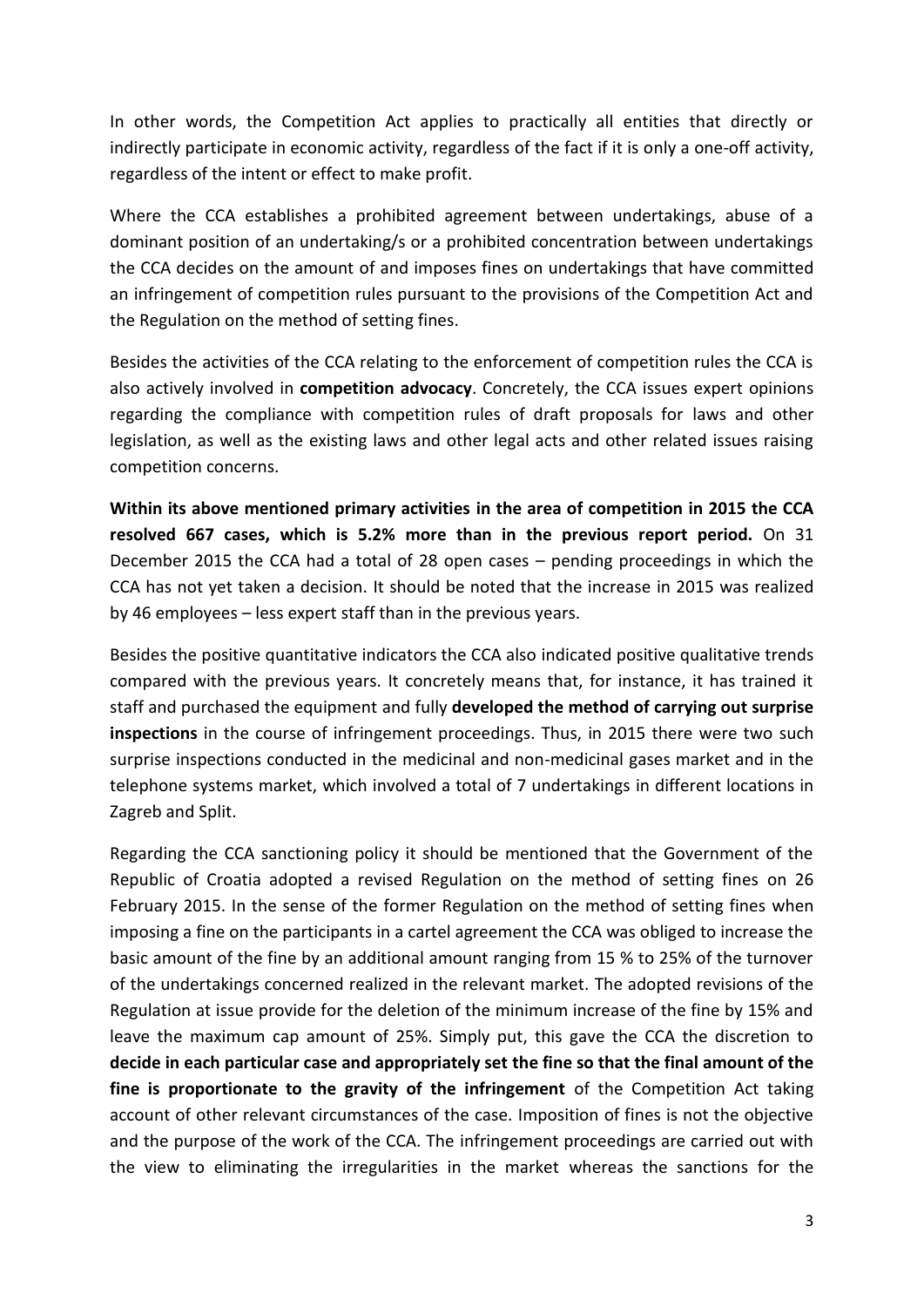infringements are imposed with particular consideration taking into account the operation of the undertaking concerned, the deterrent effect of the fine, the scope and effect and the duration of the infringement, the market power of the undertaking, special features of the market, mitigating and aggravating circumstances of the case at issue etc. When the CCA informs the public of a decision on the basis of which a sanction is imposed on an undertaking/s, it always stresses the deterrent effect of the fine, that is to say, the amount of the fine high enough to meet its strong preventive objective and sending the message to all undertakings that the violation of competition rules does not pay. In 2015 the CCA imposed a total of HR KUNA 17.510,500 fines based on the established infringements of competition rules, whereas HR KUNA 40,056 thereof were collected by the end of December 2015. From 27 January to 3 February 2016 additional HR KUNA 6.989,000 was collected. Fines for the infringements of competition rules are in Croatia direct revenue of the State budget.

In 2015 the CCA made again **a step forward in using commitments in settlement procedures** as they swiftly and effectively restore competition in the relevant market, whereas lengthy infringement proceedings and fines for undertakings involved are thereby avoided. In 2015 there were 5 cases closed by accepting these remedies that were offered by the undertakings and that eliminate possible anticompetitive effects.

There were 3 commitment procedures recorded in 2015 in the area of prohibited agreements: one regarding the practices of the Croatian Association of Communications Agencies and two in the resale of pyrotechnic products. In the area of abuse of dominance there were also two cases closed and competition concerns eliminated by the application of the measures offered by the undertakings concerned: one in the resale of new motor vehicles and maintenance services for old motor vehicles of the Peugeot car make and one in the provision of specialised IT support to companies dealing with leasing and other forms of financing. All three cases have in common that soon after the infringement proceedings were initiated the undertakings realized that their practices were not in line with competition rules, they immediately and voluntarily offered their commitments (measures and obligations within set deadlines) with the view to restoring competition in the relevant market concerned.

The CCA accepts and advocates committments as a settlement mechanism exclusively where no hardcore restrictions are at issue, wherever the proposed remedies are viable and proportionate to possible negative effects on competition (market test). Following its preventive mission and taking into account the effectiveness of such commitments, the CCA always reminds the undertakings of the possibility to use this settlement mechanism, it does not bring a negative decision and it does not impose sanctions (the parties merely bear the costs of proceedings).

All the undertakings that were in 2015 involved in commitment proceedings have submitted evidence to the CCA that all the committments have actually been undertaken within the set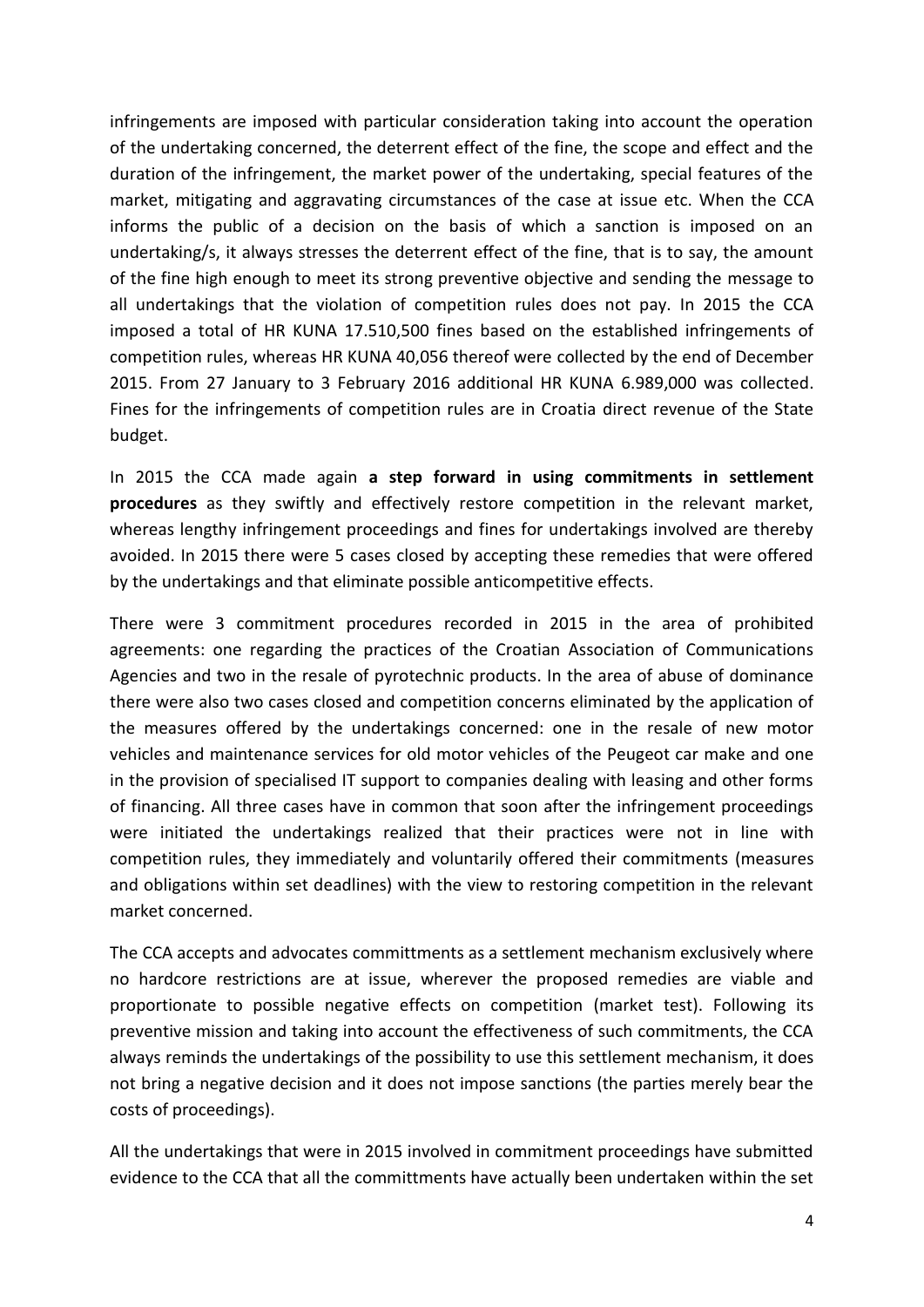deadlines. For instance, in the infringement proceeding carried out against the Croatian Association of Communications Agencies – HURA, the CCA accepted the remedies proposed by this association of advertisers. Namely, HURA committed itself to revise all the provisions from the Guidelines for successful pitching that raised competition concerns within a 30-day deadline. The Guidelines were publically available on the web site of HURA and its application was binding for all its members. Based on sufficient indices the CCA opened an *ex officio* proceeding for the establishment of distortion of competition against HURA and assessed the compliance of certain provisions of the Guidelines with competition law, concretely, with the rules regulating prohibited agreements. The CCA carried out a surprise inspection on HURA premises. After the proceeding against HURA was opened, HURA voluntarily proposed the committments to eliminate the possible anticompetitive effects of its behaviour in the market. HURA committed itself to eliminate all the provisions that raised competition concerns from the Guidelines within a time period of 30 days. Concretely, this involved the provisions obliging the members to report about the pitching process, the provisions on sanctions that could be imposed on the members for non-compliance with the Guidelines and the obligation on the advertisers to retreat from the pitching process unless it was in compliance with the Guidelines.

In 2015 the CCA received its **first application for leniency** in line with the Regulation on immunity from fines and reduction of fines. In essence, the leniency policy offers companies involved in a cartel - which self-report and hand over evidence - either total immunity from fines or a reduction of fines which the CCA would have otherwise imposed on them. In the view of the CCA the first application for leniency is the result of the high amounts of imposed sanctions for hardcore restrictions in 2014 and 2015. The level of fines is proportionate to the their deterrent function and the CCA believes that the fear of fines and penalties will increase the number of leniency applications, which will at the same time increase the efficiency of the CCA and shorten the duration of the proceedings.

In 2015 the CCA established **cartels – prohibited horizontal agreements** in the provision of personal protection services, in the provision of berthing services in marinas and in the gaming and betting industry. The total imposed fines on the undertakings that participated in these cartels amounted to HR KUNA 17.4 million, whereby two thirds of this amount was imposed on the undertakings participants in the betting shops cartel. For example, in the *ex officio* proceeding and based on the direct evidence the CCA established beyond any doubt that the cartel members fixed the level of the bookmaker commission fee in the Republic of Croatia in the meeting of the Association of Pool Betting Shops on 26 March 2014. The commission or handling fee (so called vigorish) represents a constituent part of the price of the product, in this concrete case the price of betting, whose level depends on the method on the basis of which it is calculated. Given that here the undertakings agreed on the constituent element of the price, the agreement constituted a hard cord restriction. What is more, a new method was agreed for the calculation of the handling fee that was less favourable for the players than the one that had been in force before 1 April 2014. Namely,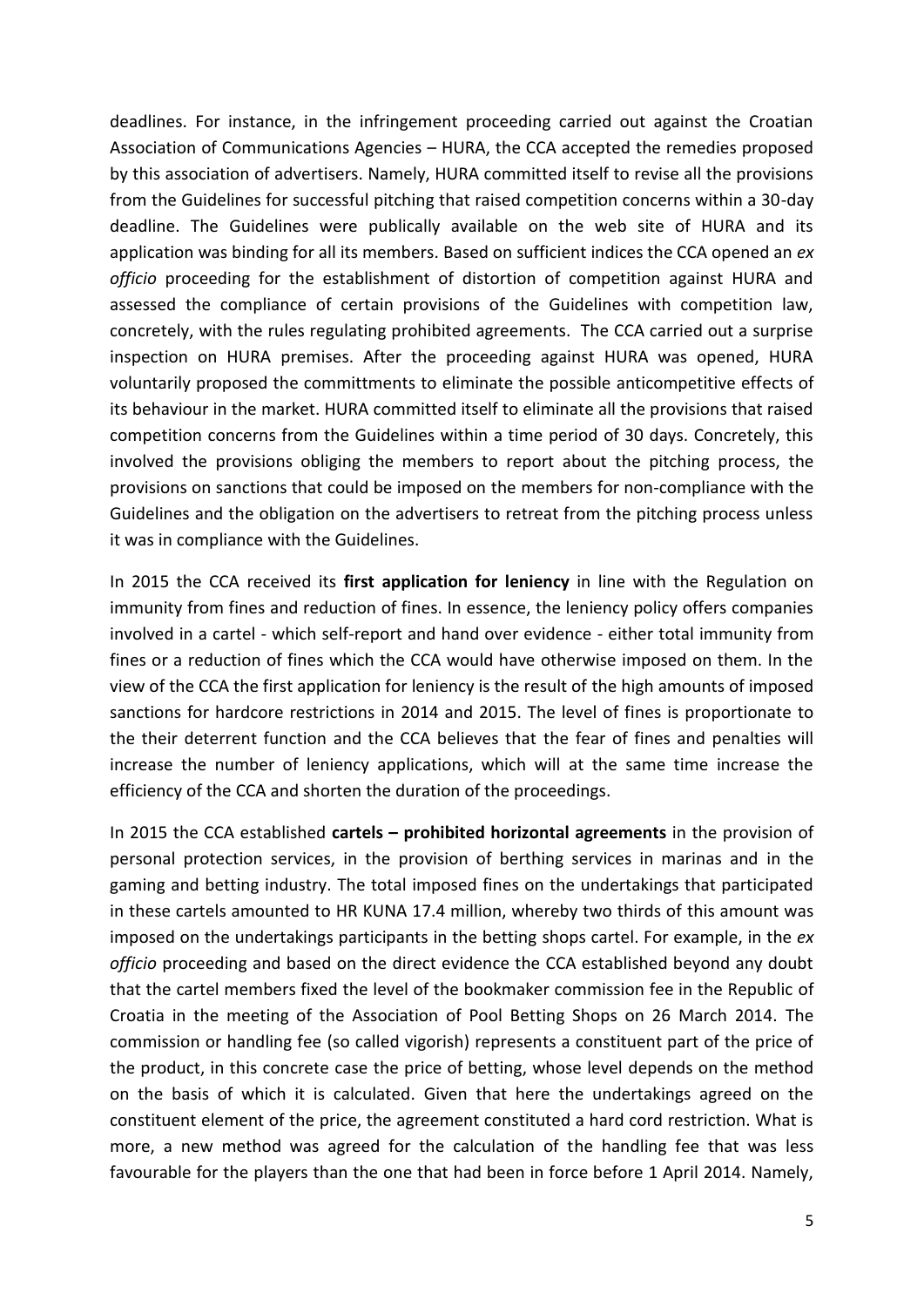the commission fee had been calculated as a bet percentage while after the agreement at issue entered into force as a percentage of the possible winning. The cut in the stake that was the result of the change in the vigorish calculation method also lead to the cuts in possible wins. At the same time, based on the new calculation method the bettors' revenues increased on the basis of the wager cuts based on the new bookmaker commission fee calculation method. Taking into account the gravity of the infringement and its duration from March 2014 until November 2015, the CCA imposed the total amount of HR KUNA 9.7 million. Four out or five cartel members paid their individual fines.

**In two cases in which the CCA assessed allegedly prohibited agreements it found that there had been no infringement of competition rules, in other words, no distortion of competition.** In the first proceeding, which the CCA carried out against the Croatian Insurance Bureau (CIB) and 12 undertakings – members of CIB – association of insurance companies no evidence was found that the decision to revoke the power of Generali Insurance to issue a motor insurance certificate ("Green Card") constituted a prohibited agreement either by object or by effect. Concretely, the CIB and 12 insurers brought a decision on the basis of which they lifted the power of Generali Insurance to issue a motor insurance certificate as retaliation for lowering the prices of insurance premiums for third party motor insurance. Within the proceeding no evidence was found that the decision to lift the power to issue a motor insurance certificate constituted a prohibited horizontal agreement. It should be noted that the case at issue definitely speeded up the liberalization process in the compulsory motor insurance market and lowered the price of insurance, the competitiveness of the market, the benefits for the consumers and the economy as a whole increased.

The second case where the CCA found no infringements of competition rules was the case *CCA v Piaggio Hrvatska from Split*. In the *ex officio* infringement proceeding conducted by the CCA there was no direct or indirect evidence found in respect of alleged resale price maintenance provisions in the vertical agreements with its authorised dealers. In other words, Piaggio did not limit the sales or restrict the buyers' ability to freely determine their sale price. The recommended price for motorcycles and scooters did not amount to a fixed price as a result of pressure from the supplier or incentives provided on the authorised dealers and there was the no restriction of the territory into which, or of the customers to whom, these authorised dealers could sell the motorcycles and scooters concerned. Given the fact that no direct evidence was found that there was existing concurrence of will or a meeting of minds, coercion in the form of threats, intimidation, sanctions or other forms of inducement or pressure imposed, based on the facts of the case and established evidence the CCA brought a decision stating that it "cannot be concluded that there has been a prohibited vertical agreement between Piaggio Hrvatska and its authorised dealers that would distort competition".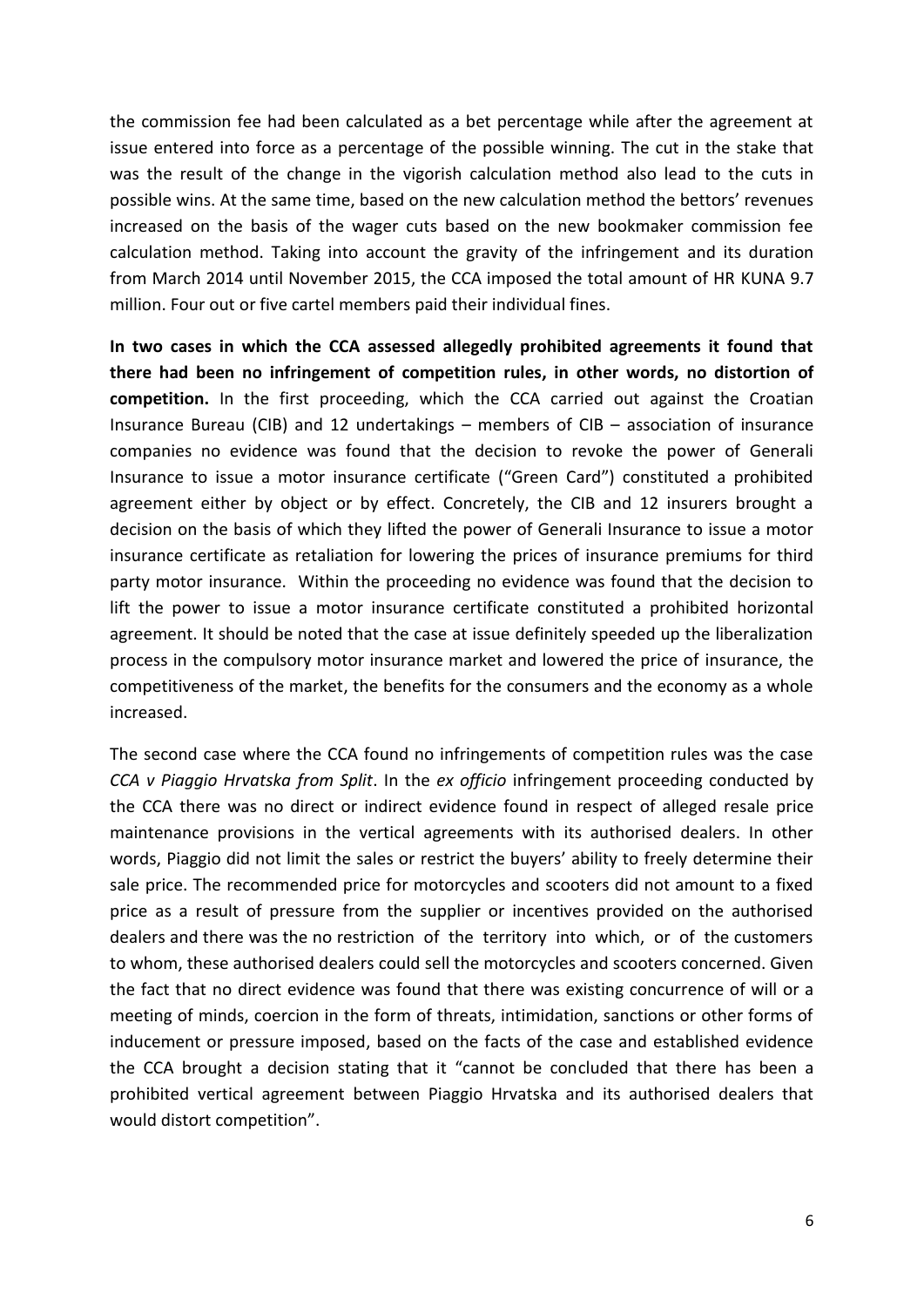The most important case closed by the CCA in 2015 in the area of abuse of a dominant position was a complex and long *CCA against Hrvatska pošta* (*Croatian Post*, hereinafter referred to as: HP) initiated by the undertaking City Ex that stated in its complaint that HP was engaged in predatory pricing. The CCA found that HP did not distort competition in the provision of letter services in Croatia. In other words, in the course of the proceeding the CCA did not find evidence that after 1 January 2013, the point of the full liberalization of the letter market in Croatia, HP implemented predatory pricing policy with the exclusionary abuse objective or anticompetitive foreclosure, meaning that there was no evidence that it was engaged in a predatory conduct with the objective of excluding the existing competitors from the relevant market and deterring entry of new operators. In spite of a certain overlapping of the content of the postal services regulation in the part relating to setting the price of universal service and the provisions of the Competition Act in the part relating to predatory pricing, and consequently, the convergence of the jurisdiction of the HAKOM (Croatian Regulatory Authority for Network Industries) as specific regulator and the CCA as the general regulator in competition issues, the CCA carried out a comprehensive legal and economic analysis within its scope of competence in the proceeding in question. The analysis that was based on the provisions falling under the scope of the CCA and in compliance with the relevant criteria arising from the EU acquis and the case practice of the European Commission upheld by the rulings of the European Court of Justice. The CCA found that the criteria that are necessary to provide evidence that the allegedly abusive conduct lead to anti-competitive foreclosure had not been cumulatively met in the case at issue. It must be noted that the CCA did not decide on the allegations made by City Ex in its complaint as regards the application of other provisions, such as the provisions regulating public procurement, State aid issues, taxes regulations and application of postal regulations, given that the application of these provisions falls under the scope of other authorities, such as the Ministry of the Economy, the Ministry of Finance and the European Commission, the Ministry of Finance and the Tax Administration and the HAKOM, respectively. In conclusion, it should be noted that the proceeding against the undertaking HP was initiated on the basis of the parallel or consecutive application of the national competition law (Croatian Competition Act) and Article 102 of the Treaty on the Functioning of the European Union (Treaty). In accordance with the case law principle established by the European Court of Justice, a national competition authority cannot take a negative decision (a decision on noninfringement of competition rules) within the meaning of Article 102 of the Treaty, in other words a national competition authority is precluded from taking a negative decision on the merits when applying Article 102 of the Treaty, which might prevent the Commission, or other NCAs, from subsequently establishing an infringement of Article 102 Treaty. Consequently, such a practice would jeopardise the fundamental importance of the uniform application of EU competition law and the concept of coherence. This was the reason why the CCA terminated the proceeding against HP, in other words, closed the proceeding without taking a negative decision on the merits by deciding that there are no grounds for action on its part, in the sense of the principle of supremacy of the EU law that allows EU law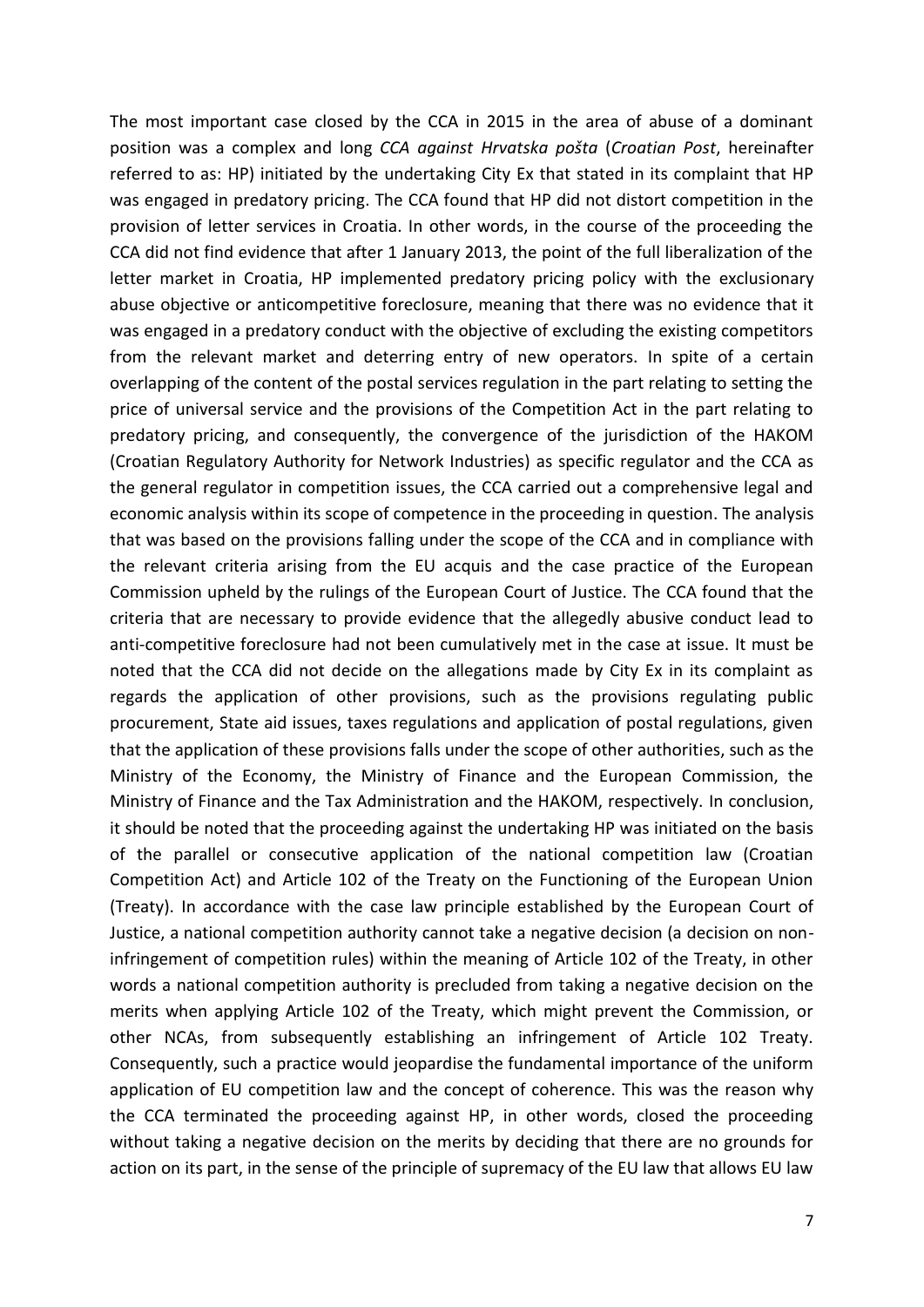to take precedence over the provisions of the national law and the established case law of the European Court of Justice.

In the area of **merger control**, where in 2015 the CCA recorded a rise in the number of cases at the national level and the number of decisions regarding the notification and assessment of compatibility of concentrations in line with the EC Merger Regulation, one should particularly mention the work of the CCA in the monitoring of the behavioural and structural remedies that have been successfully implemented in two high-profile cases of conditionally approved concentrations, that between *Agrokor/Mercator* and *HT/OT-Optima Telekom*.

In both above mentioned cases the CCA has been monitoring the implementation of the remedies agreed under the 2014 decision on the conditionally approved concentration. The trustees with an irrevocable mandate were approved by the CCA.

In 2015 the trustees submitted to the CCA the first and the second report on the implementation, which were after subsequent interventions accepted by the CCA.

In the media and the electronic media sector the CCA carried out a number of proceedings where it imposed fines not exceeding 1% of the total turnover on several undertakings in the sector concerned for failure to submit the obligatory prior notification of concentration to the CCA. Although in the past years the CCA has on several occasions urged the undertakings in the media and the electronic media sector to notify transactions regardless of the aggregate turnover thresholds of the parties to the concentration, the negative trend has still been prevailing.

In 11 merger cases the CCA merger department acted on the basis of the notification, whereas in 7 cases the proceeding was initiated on its own initiative where the analysis of the ownership ties proved that the parties failed to notify the concentration to the CCA within the meaning of the relevant provisions of the Competition Act. Therefore, after the assessment of compatibility of these concentrations had been carried out, the CCA also carried out the proceedings for establishing the criteria for imposition of fines for failure to notify.

All the cases relating to merger control in 2015 were cleared in the first phase given the fact that the concentrations at issue did not produce anticompetitive effects. No concentration between undertakings was declared incompatible and prohibited.

In 2015 there were also 343 CCA decisions where concentrations with an EU dimension were notified to the European Commission and then transmitted to all Member States on the account of the fact that any Member State referred to in the reasoned submission may express its agreement or disagreement as regards the request to refer the case. For example, this can happen where the concentration may significantly affect competition in a market within a Member State which presents all the characteristics of a distinct market and should therefore be examined, in whole or in part, by that Member State, in this particular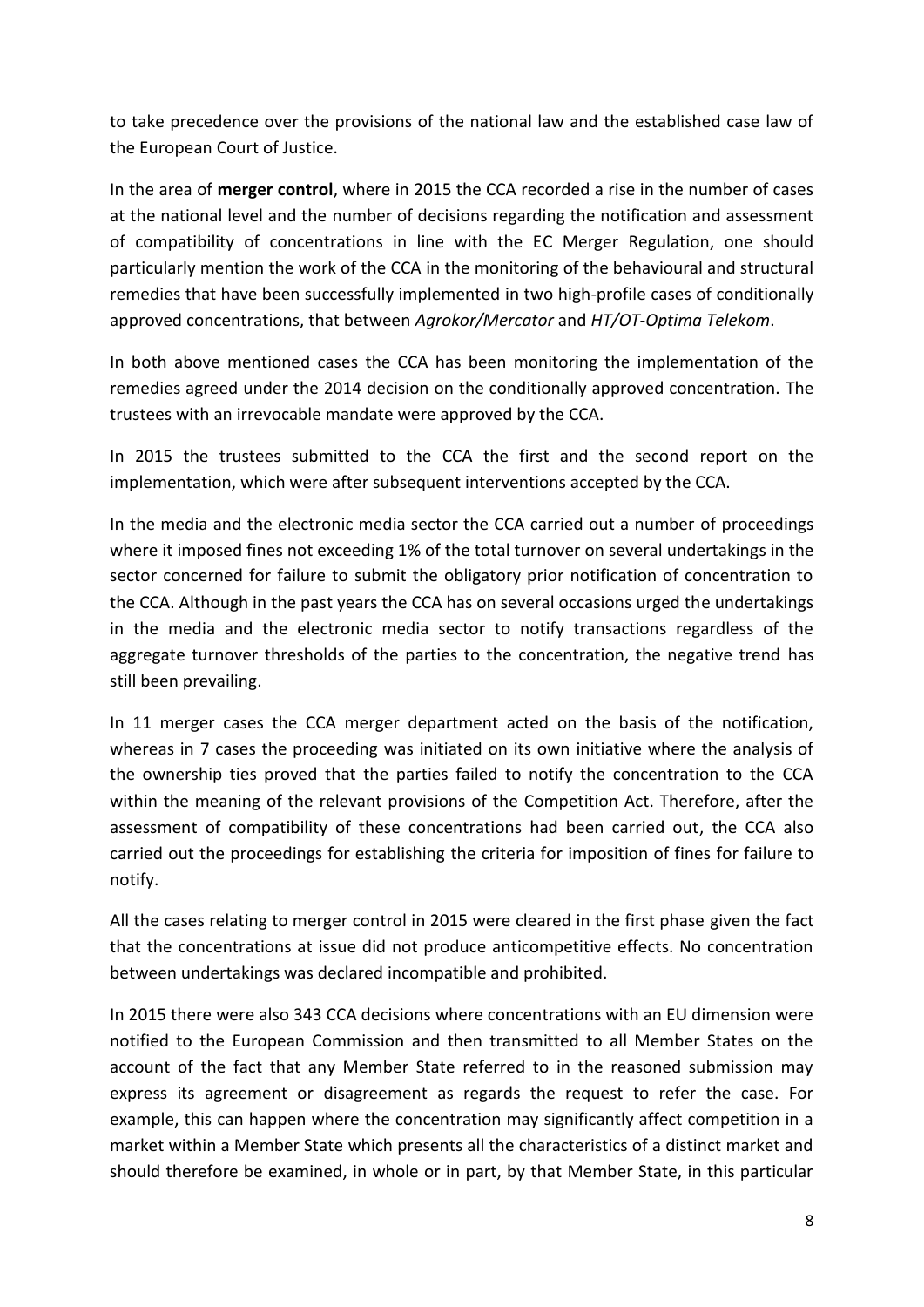case Croatia and the CCA, in accordance its national competition rules. Namely, in line with the EC Merger Regulation and within the European Competition Network (ECN) cooperation, under the rules governing the referral of concentrations from the European Commission to the EU Member States and in line with the submission procedure, a well-placed authority to deal with the case is decided. These are, in general, so called concentrations with an EU dimension, in principle, producing effects in at least three Member States (cross-border effect). No concentration within this referral procedure was found to have significant effects on competition in the territory of the Republic of Croatia as a separate, distinct market.

Additionally, there is also **competition advocacy** involving the CCA competences to promote competition through its opinions on laws and other activities preventing anticompetitive practices regarding the compliance of laws and other pieces of legislation in force in the Republic of Croatia with the mandatory rule of law in the area of competition.

Competition advocacy and strengthening of competition culture means raising awareness about the effects of competition among central and local administration authorities, executive, legislative and judicial authorities, but also the general public, about the benefits competition brings for strengthening of the competitive environment. Concretely, the CCA issues opinions on laws and other legal acts which may have effects on competition as well as expert opinions at the request of the Croatian Parliament, the Government of the Republic of Croatia, central administration authorities, public authorities in compliance with separate rules and local and regional self-government units, regarding the compliance with competition rules of draft proposals for laws and other legislation, as well as the existing laws and other legal acts and other related issues raising competition concerns.

In 2015 the CCA gave 51 opinions on existing laws and proposed draft laws and regulatory impact assessment opinions, such as the opinion on the final Draft Investment Promotion Act following the request of the Ministry of the Economy, on the proposed Draft Act on the Amendments to the Act on Management and Disposal of Asset Owned by the Republic of Croatia following the request of the State Office for State Property Management, on the Regulation on packaging waste management from the competent Ministry of Environmental Protection and Nature, on the Road Safety Act to the Ministry of the Interior, on the proposed Draft Law on Amendments to the Act on Housing Savings and Government Incentives for Housing Savings received from the Ministry of Finance etc.

In the area of electronic communications the CCA issued eight opinions.

In addition, the CCA gave a number of important comments based on the queries of individual undertakings that involved the analysis of the existing legislative framework and recommendations for necessary adjustments of the relevant provisions with competition rules. For example, it carried out a legal analysis of the Croatian Health Insurance Fund (HZZO) Guide for the new referral model identifying the basic drugs reimbursement list and the criteria for prescribing prescription drugs, it commented on the Decision of the City of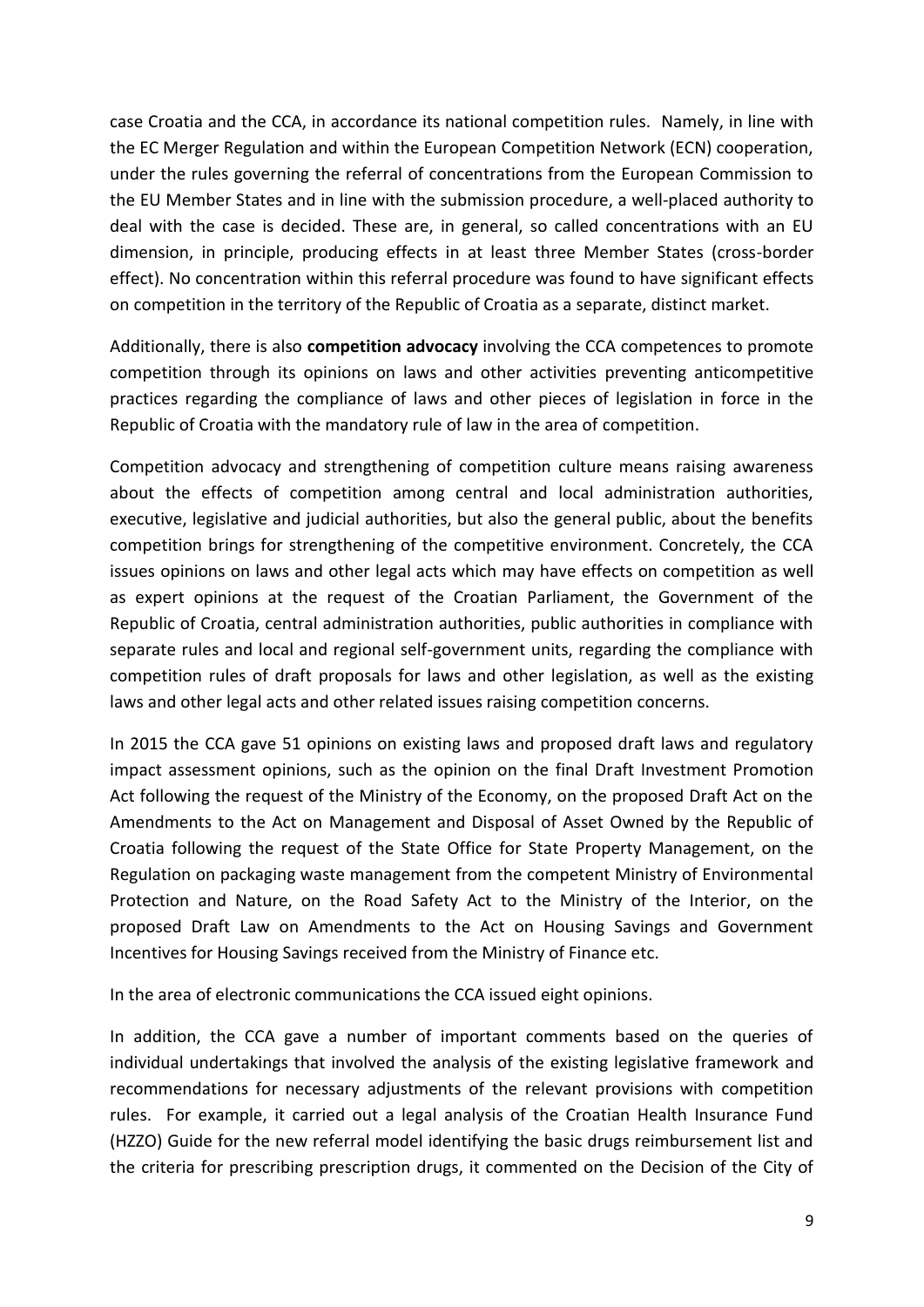Zagreb regarding the provision of taxi services, it gave its opinion on the Town of Vodice local municipality decision, provided its observations to the State Commission for the Supervision of Public Procurement Procedures on applicability of competition rules in public procurement etc.

Namely, the development of competition law and policy and raising awareness on the importance of application of competition rules also raises the interest for such expert opinions not only as regards the legislation in effect or its draft proposals but also involving issues and behaviours addressed by the central administration or local government that want to minimize the likelihood of anticompetitive practices in their activities. In that sense, there are more undertakings that inform the CCA about competition concerns and ask the CCA to take steps. This is the sign that the awareness about competition rules has risen in the past years. The CCA takes definitely some credit for such progress.

It is important to stress here that before any opinion or expert observation within the meaning of competition rules is given the CCA carries out a legal analysis of separate laws and other provisions regulating the matter in question. Very often it carries out a comparative analysis of the rules and practices of the Member States in the particular area.

One of the important instruments in the CCA competition activities are its **regular market inquiries**. They are a vital source of information about the functioning of particular markets that very often reveal irregularities in these markets and practices that are in contravention with competition rules. By their nature they may serve as a basis for opening of a formal infringement proceeding or be a source of information for the purpose of the preliminary market investigation in particular proceedings carried out by the CCA.

In 2015 the CCA carried out a market study in the oil derivatives market. The object of the market inquiry was to establish the relevant facts about the way and mechanisms used in setting the prices of fuels in the period after the liberalization of this market in Croatia in February 2014. Inspired by the general public and the political interest raised by sudden and constant fluctuations in the prices of motor fuels in the last quarter of 2014 the CCA informed the public via its web site in January 2015 of the sector inquiry into the oil derivatives market, in particular, into the Croatian motor fuels retail and wholesale market.

In addition, the CCA continued in 2015 its regular sector inquiry covering the retail and wholesale distribution groceries' market in the Republic of Croatia (market research in food, beverages, toiletries and household supplies) whereas it also carried out its traditional market study in the press publishing and distribution market in the Republic of Croatia which again delivered the outcomes that helped the CCA in the assessment of compatibility of media concentrations.

On the other hand, the international activities of the CCA in 2015 are worth mentioning in this context. These activities include specifically active cooperation with the European Commission and the steps that must be taken in the process of convergence of competition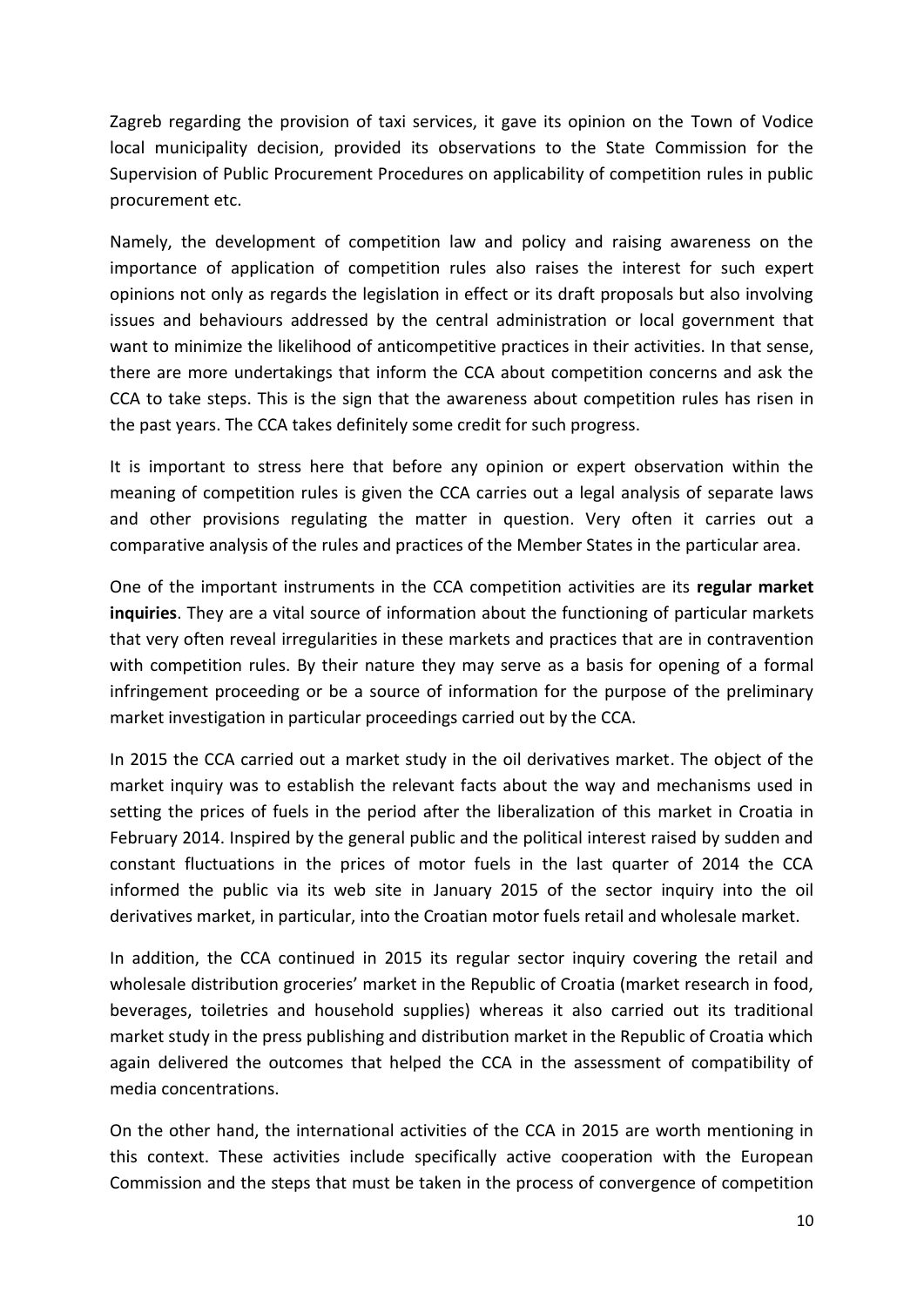rules in the internal market that influence the work of the CCA and the relevant rules and practices at the national level.

Namely, in late 2015 the European Commission adopted new **Guidelines on the application of the specific rules set out in Articles 169, 170 and 171 of the CMO Regulation for the olive oil, beef and veal and arable crops sectors.** The CCA actively participated in the adoption of these Guidelines and published them on its website with the view to instructing the farmers how to cooperate and sell agricultural products concerned without infringing EU competition rules. It means that organising an undertaking in the specific form of a cooperative association does not in itself constitute anti-competitive conduct. The purpose of the derogation is to strengthen the bargaining power of producers in the sectors concerned vis-à-vis downstream operators in order to ensure a fair standard of living for the producers and a viable development of production. The clear and applicable rules should strengthen the position of producer organizations in the food supply chain and to help them to cope with higher concentration in food processing and food retail part of the chain.

Concretely, the EU competition rules prohibit agreements that fix prices or other trading conditions or share markets, unless they contribute to improving the production or distribution of goods or to promoting technical or economic progress, while allowing consumers a fair share of the resulting benefit (Article 101 of the TFEU). The general competition rules, in other words, apply to agricultural sector subject to derogations that are set under the CMO Regulation.

The objective of the new Guidelines is to help the farmers, competition authorities and judicial bodies in the Member States with the application of the new rules. Concretely, the Guidelines provide for a clear definition and explanation of the activities that may generate significant efficiencies necessary for achieving the benefits of the derogation. The Guidelines list sets of examples of situations where such activities may lead to significant efficiencies. In addition, the Guidelines provide for the method of calculating the volumes brought to the market by producer organizations and how to respect the thresholds taking into the natural/weather conditions. At the same time, the Guidelines explain how exceptional circumstances (such as natural disasters) may be taken into account in the calculation of volumes that are put on the market by the producer organization and also explain the situations in which national competition authorities and the European Commission may use a safeguard clause under the CMO Regulation. The safeguard clause constitutes an exception from the derogation and so it enables the adoption of a decision about re-assessment of the joint commercialization by the producer organization or should not take place if it produces anticompetitive effects.

Public consultation on the draft text of the Guidelines was opened from January to May 2015. The European Commission consulted the European Parliament, the national competition authorities of the Member States, including the CCA.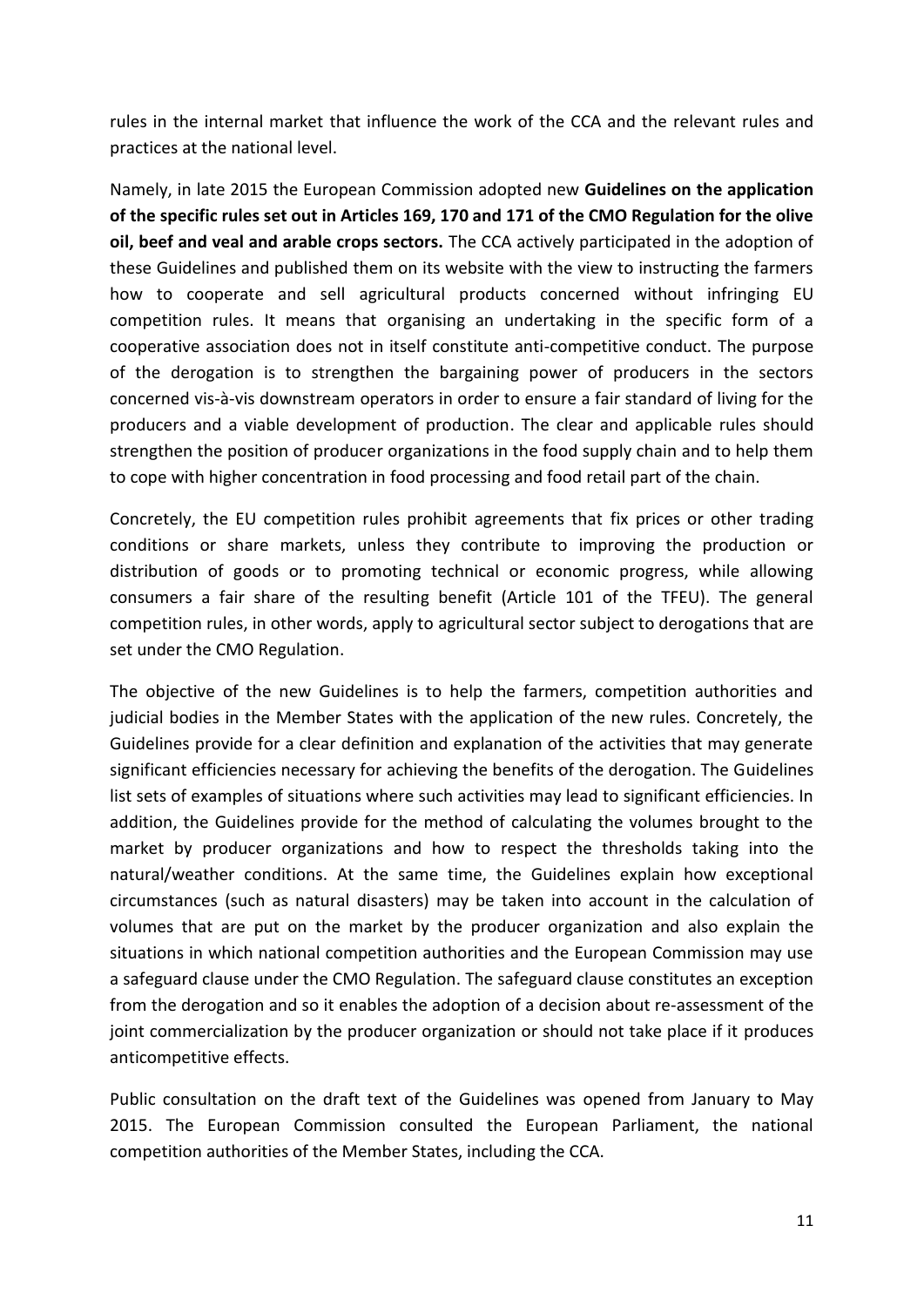In that respect one should also mention here one of the more recent initiatives of the European Commission in **tackling unfair trading practices (UTP) in the business-to-business food supply chain** in the Member States, particularly by protecting the small players in the supply chain (food manufacturers and retailers) from unfair trading practices of their partners with more significant market and financial power.

The CCA's experience in the proper application of the criteria generating from the rules on the functioning of the internal market and competition rules, even before the Republic of Croatia joined the EU, makes it an appropriate body in the potential extension of additional powers in the implementation of the UTP rules that are closely connected with competition rules.

In that respect the experts of the CCA were in 2015 active in the definition of the institutional powers that would regulate unfair trading practices with the view to becoming the initiator in the drafting of laws and the implementing authority in the area concerned. The European Commission promotes the adoption of such rules taking into account all the specific features of the national market creating competitive neutrality (i.e. maintaining a "level playing field" between small and medium-sized businesses in the supply chain and the multinational operators on the other hand). Individual Member States at their respective national levels approached the problem in a different way, including the diverse definitions of unfair practices which differ from broad to specific.

To sum up, the issue in question being close to the current powers and implementation practices of the CCA, makes the CCA stand out and take a responsibility in the creation of the new legislative framework in the area concerned in Croatia.

In the report period the CCA participated together with the Ministry of the Economy, Ministry of Justice and Ministry of Foreign and European Affairs as one of the initiators in the work group responsible for the **drafting of the proposed draft Act on actions for damages for infringements of competition law** (hereinafter: Act on Damages) that transposes the Directive 2014/104/EU of the European Parliament and of the Council of 26 November 2014 on certain rules governing actions for damages under national law for infringements of the competition law provisions of the Member States and of the European Union. The provisions in question must be transposed in the Croatian law until 27 December 2016. In practice, this would mean that the actions for damages may be filed by any natural or legal person that has suffered harm on the account of the infringement of competition rules. In other words, once the Act on Damages enters into force, the undertakings that have been involved in the infringement of competition provisions may face the risk of being sued for damages at the competent court that would decide on the amount of compensation. The CCA was also actively included in the adoption of the Directive in 2014; it prepared the position paper of the Republic of Croatia, gave its comments and proposals and translated the original text of the Directive into Croatian. The CCA started the collaboration with the Ministry of the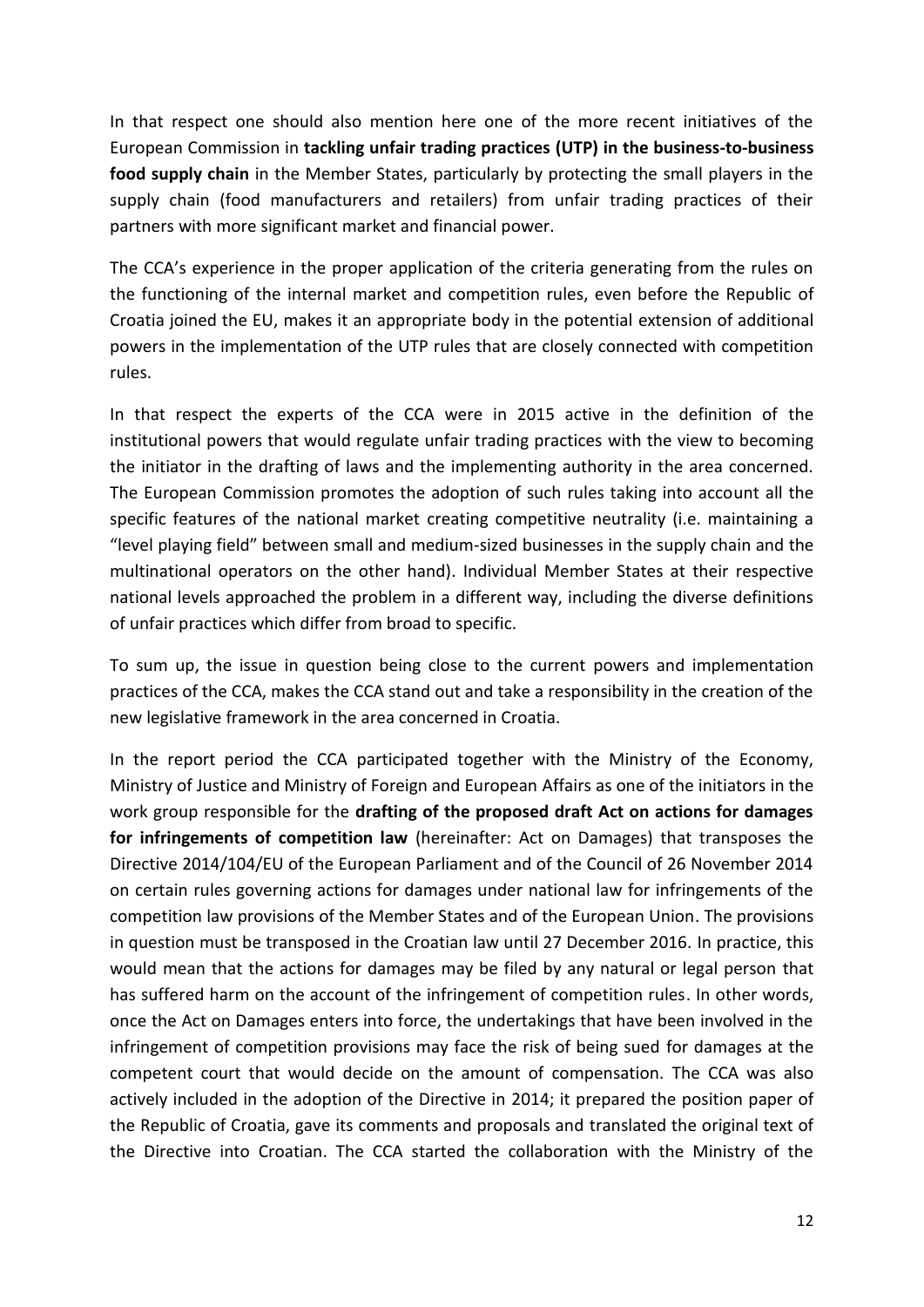Economy and proposed the inclusion of all stakeholders in the matter concerned – the competent ministries, academia, judges, the bar association and the business community.

On 24 February 2016 the CCA was empowered by the Ministry of the Economy as the sponsor of the act to establish and coordinate the working group that intensively carried out its activities in 2016.

In the forthcoming period, the CCA as a full member of the European Competition Network would have to align its goals with the strategic goals of the European Commission given the committments it has undertaken under the Council Regulation (EC) No 1/2003. Concretely, it means that the CCA would continue to carry out market investigations particularly where market failures are spotted, including the ones investigated by the European Commission, such as the energy market, e-commerce and others.

Since Croatia joined the EU in 2013 the CCA **international committments and relating activities** have been a very important part of its activities. In the first place, it means participation in the work of all the working groups within the European Competition Network (ECN), a body comprising the work of the European Commission and the national competition authorities of all the EU Member States and European Economic Area and fostering legislative coherence and convergence between Member States in the area of competition.

The work of the CCA in 2015 in the area of international cooperation was marked by the initiative of the European Commission that invited the general public and stakeholders to share their experience and provide feedback on potential EU legislative actions to further strengthen the enforcement and sanctioning tools of national competition authorities. The public consultation invited a broad range of stakeholders (undertakings, SMEs, associations of undertakings, public authorities, bar associations, judges, consumer associations etc.) to provide feedback until February 2016 on potential improvements to ensure that all national competition authorities have the right tools to detect and sanction violations of EU competition rules; to ensure national competition authorities have effective leniency programmes that encourage companies to come forward, possibly in several jurisdictions, with evidence of illegal cartels; and to safeguard the independence of national competition authorities when enforcing EU competition law, and ensure they have the resources and staff needed to do their work. Empowering the national competition authorities to be more effective enforcers actually comes to better serve the European citizens and businesses. The CCA communicated the public consultation that was initiated by the EU Commissioner in charge of competition policy, Margrethe Vestager, to the public via its web site and its ejournal *AZTNinfo*.

Within its international activities in 2015 the CCA experts participated in the ICN workgroups, continued its cooperation with the OECD, UNCTAD and bilateral cooperation – in 2015 the CCA signed the cooperation agreement with the national competition authority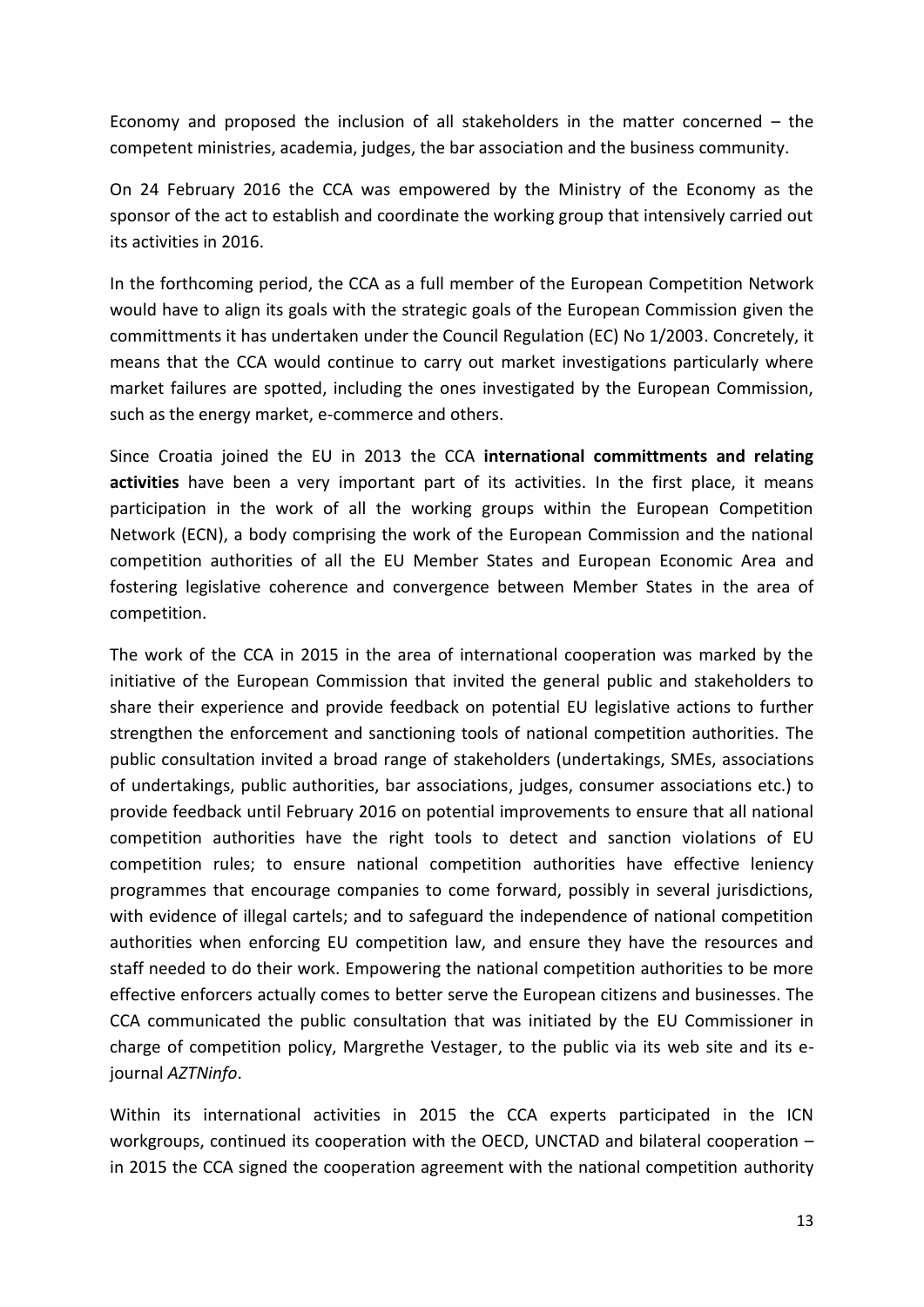of Monte Negro and provided assistance to the countries in the region in their respective stabilization and association processes.

Besides the activities of the CCA relating to the enforcement of competition rules the CCA was in 2015 also involved in the area of competition advocacy that is *conditio sine qua non* in the development and strengthening of the competitiveness of the Croatian economy in the widest sense of the word. Transparency and openness of its work are the top priorities and in 2015 the CCA continued to use all available communication channels, despite its limited financial and human resources, in advocating competition among undertakings and consumers, central and local administration authorities, executive, legislative and judicial authorities, academia and the general public.

The first level of transparency includes the legal obligation of the CCA to annually report to the Croatian Parliament. The second level of transparency involves the publication of its decisions, opinions and observations, market investigations, news, annual reports, internal acts and other information on its web site. The web site of the CCA publishes also the rulings of the High Administrative Court of the Republic of Croatia in the actions taken against the decisions of the CCA as well as the relevant decisions of the Constitutional Court of the Republic of Croatia. All decisions of the CCA pursuant to the the Competition Act published in the Official Gazette.

The CCA communication activities constitute the third level of transparency. They are related to presentation of the CCA decisions and its work in the public. In 2015 there was a noticeable shift in the communication from indirect channels (media) to direct communication in various conferences, workshops and seminars. This means that communication is becoming less general in content and switches to more specified and qualified public and experts, first of all the undertakings, judiciary, lawyers and academia.

In that sense, in 2015 the CCA organized or co-organized two international conferences in the area of competition law. There was the First regional conference on IT forensics in Zagreb in September 2015 that was attended by 11 national competition authorities and the representatives of the Croatian authorities whose work relies on the IT forensics tools (the Ministry of the Interior, the State Attorney's Office of the Republic of Croatia. The second was a two-day International Competition Conference in co-operation with the Faculty of Law in Rijeka held in Rovinj in April 2015 that welcomed some 120 participants – experts in the area of competition law and state aid rules from different institutions, academia, judiciary and business community.

Besides, the members of the Competition Council and other CCA experts held papers and participated in international gatherings, visited universities and trainings that were organized by professional organizations, such as the Croatian Employers' Association and the Croatian Chamber of the Economy.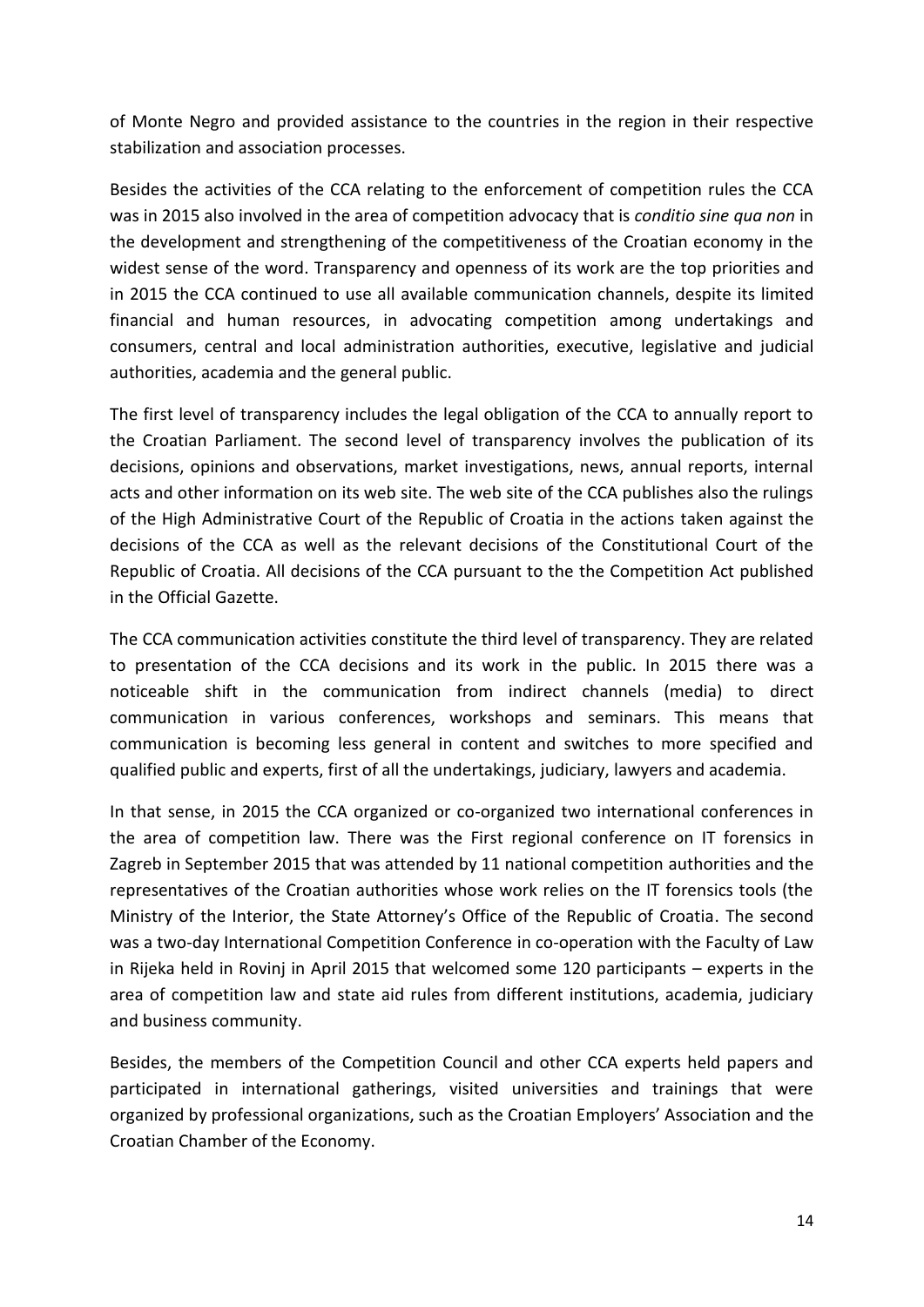The monthly e-bulletin of the CCA *AZTNinfo* containing detailed information about the decisions of the CAA and its activities as well as the news from the comparative practice in the area of competition law and policy regularly reached its readers.

The transparency of the work of the CCA has also been ensured by guaranteeing access to files. In 2015 there were 11 requests for access to files that were all cleared within the set deadlines. The information commissioner was communicated the report on the implementation of the Competition Act for 2015.

## **As a legal person with public powers the CCA particularly pays attention to how it pursues its activities and carefully balances its budget.**

In line with Article 26 paragraph 7 of the Competition Act the CCA is financed from the State budget. The CCA has no other operational or financial revenue of its own. Administrative fees and fines set and imposed by the CCA are within the meaning of Article 26 paragraph 10 of the Competition Act contributed to the budget of the Republic of Croatia.

The planned funds for the regular operational activities falling under the scope of the CCA in the State budget for 2015 amounted to HR KUNA 11,795.000, which was 6.21% less than in 2014. The total executed budget in 2015 amounted to HR KUNA 11,036,381.85, which was 93.57 % of the planned funds. The expenditures for employees held the highest share of 69.1 % followed by material expenditures of 28.5 %.

In connection with this it must be noted that the CCA rationally and responsibly spends the allocated budgetary funds and systematically uses its best endeavours to control the expenses.

At the end of 2015 there were 46 employed persons in the CCA, which is 4 % less than in 2014 and 19 % less than in 2011 when the CCA employed 57 workers. The employees of the CCA, including the members of the Competition Council, may not be members of management or supervisory boards, boards of undertakings or members of any other interest associations. The hierarchical organizational structure is rather flat and the jobs include many tasks. The complexity of the work of the CCA asks for a highly qualified staff. From the total number of employees (including the members of the Competition Council) 22 % hold a postgraduate degree, 63 % have a university degree and additional expertise for the job they perform. For example, all the lawyers - case handlers must have a bar exam, whereas the ones imposing the sanctions must have a four-year work experience after the completion of the bar exam, similar to the judges of the minor offence court. Trainings and professional development and improvement are an important feature of the CCA employment policy.

Taking everything mentioned above into account the CCA assesses its work in 2015 as effective and efficient. This particularly in connection with the application of the specific tools in the implementation of the Competition Act that have not been used in their full